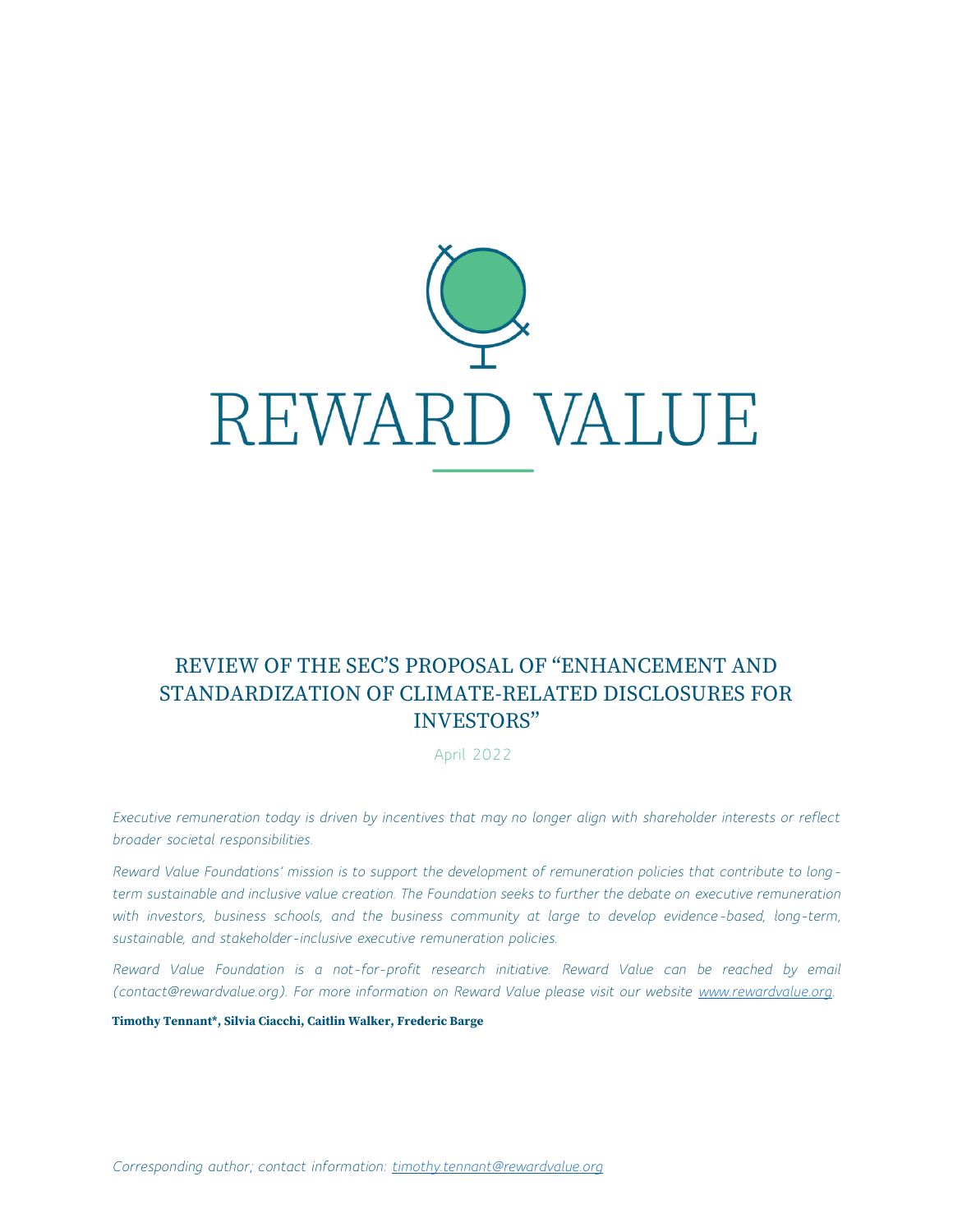On March 21<sup>st</sup>, 2022, the United States Securities and Exchanges Commission (SEC) issued a formal proposal to implement and standardise climate-related disclosures by U.S. registered companies. $1$  The proposed amendments to the Securities Act and the Exchange Act aim to protect both investors and issuers by improving the accessibility of "consistent, comparable, and decision-useful information" for investors, while mandating a series of disclosures that will leave issuers less vulnerable to climate-related litigation.<sup>2</sup> This review paper from Reward Value Foundation (RVF) seeks to analyse the content of the SEC proposal as well as its context, analysing the numerous forces currently shaping climate-related corporate governance trends and regulation in the United States. It also examines the proposal's missed opportunity for encouraging long-term-value-linked executive remuneration frameworks, discussing the domestic factors that led to this omission. This report will be complemented by a future response from RVF before the conclusion of the comment period.

Upon review of the proposal, RVF praises the SEC's significant leap forward in ensuring that companies operating in the United States are transparent regarding climate-related risks and opportunities, and that investors can make sustainable, climate-friendly decisions. Building upon SEC guidance released in 2010 concerning the growing relevance of climate change in business practices, the adoption of the proposal would mark the Commission's first set of regulatory actions to inform investors of the climate-related risks and opportunities that businesses encounter.<sup>3</sup> Despite the introduction of new emission-related domestic legislation, international accords, and advancements in ESG corporate governance practices, the United States has experienced a twelve-year gap in regulatory guidance. This has contributed to the development of piecemeal and often discordant disclosure frameworks among companies operating in the United States, all in the shadow of the rapid deterioration of the climate's stability. If the proposal is adopted, the SEC would be providing much-needed leadership to companies and investors desperate for uniformity in the adoption of ESG-linked corporate practices. As the United States is the world's largest corporate economy, the impact of the proposal's adoption would be truly momentous, contributing to sustainable, long-term-value-driven corporate behaviour on a global scale.

Furthermore, we welcome the proposal's discussion of ESG-linked executive remuneration and its request for public comment regarding its relevance.<sup>4</sup> Reward Value Foundation recommends that the SEC undergo further consideration of a disclosure requirement asking a company to declare any links between executive remuneration and the creation of sustainable, long-term value. Current SEC regulation mandates the disclosure of "all material elements of a registrant's executive compensation, including the objectives of

<sup>&</sup>lt;sup>1</sup> Securities and Exchanges Commission (2022)<https://www.sec.gov/news/press-release/2022-46.>

 $2$  Ibid.

<sup>&</sup>lt;sup>3</sup> U.S. Securities and Exchanges Commission (SEC) <https://www.sec.gov/rules/proposed/2022/33-11042.pdf> p. 13-14.

<sup>4</sup> Ibid., p. 104.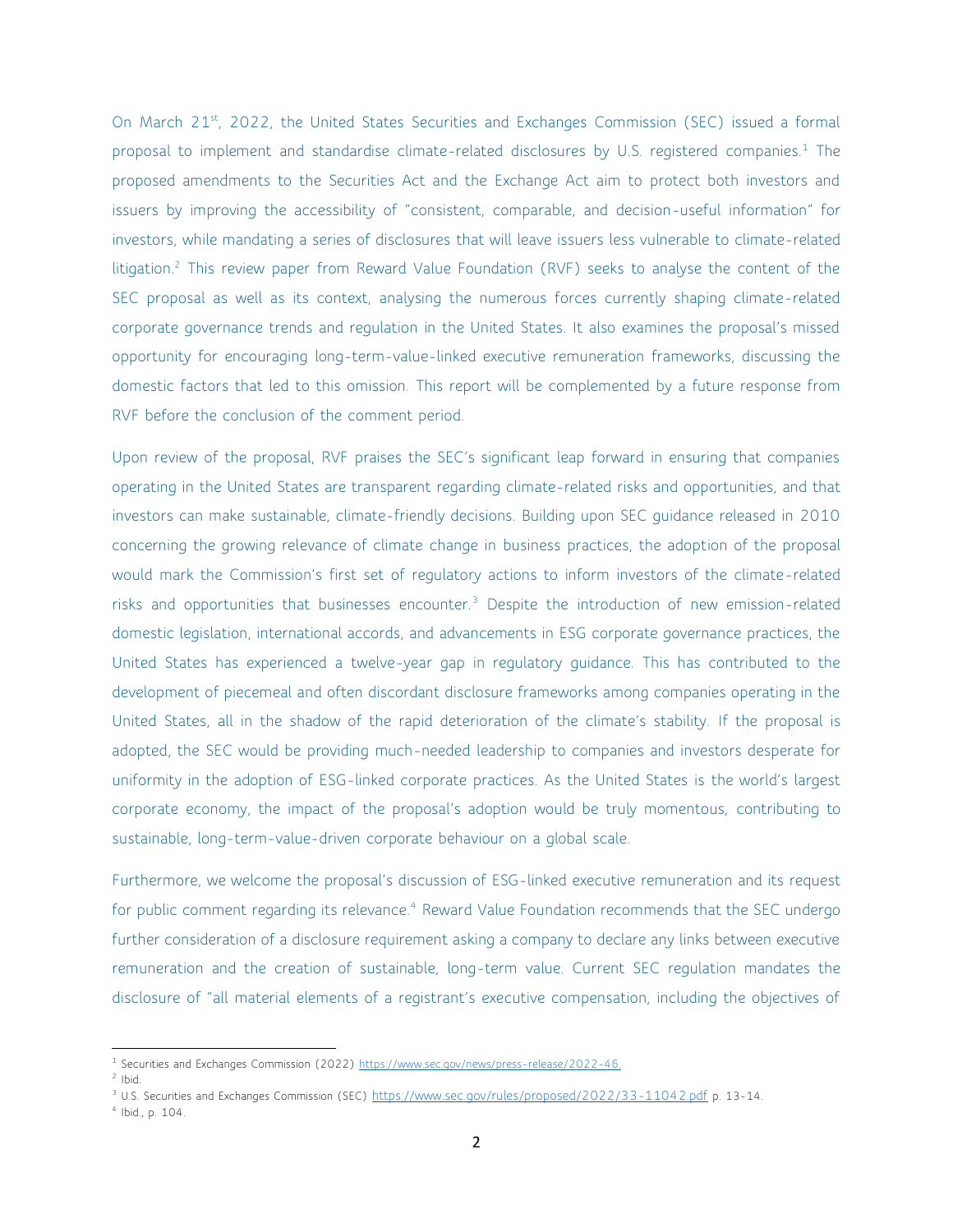the registration's compensation programs and what each compensation program is designed to reward".<sup>5</sup> This existing framework thus guarantees that companies disclose their executive remuneration frameworks, irrespective of their linkage to climate-related risks or other ESG-oriented goals. However, the downward pressures on registrants that would accompany a mandated disclosure of executive remuneration linked to long-term value creation could encourage companies to better view the climate transition as a chance for not only adaptation in corporate governance practices, but innovation as well. Incorporating climaterelated performance criteria in executive remuneration, addressing material environmental issues, will further align executives to corporate purpose. It is important that companies put their money where their mouth is and therefore demonstrate their commitment to climate through related capex investments, R&D investments, and executive remuneration design.

#### PROPOSED DISCLOSURE REQUIREMENTS

The SEC cites two major inspirations for the proposal. Firstly, the 2017 Task Force on Climate-related Financial Disclosures (TCFD) Principles, created by the Financial Stability Broad, laid the foundation for developing "consistent climate-related financial risk disclosures for use by companies, banks, and investors in providing information to stakeholders".<sup>6</sup> Secondly, the GHG Protocol "establishes comprehensive, standardise frameworks to measure and manage greenhouse gas emissions from private and public sector operations, value chains and mitigation actions".<sup>7</sup> Its three-tiered scope system allows actors to effectively organise their greenhouse gas emissions. Specifically, Scope 1 refers to the direct emissions from the controlled resources of the company, Scope 2 refers to indirect emissions arising from purchased energy sources, and Scope 3 refers to any emissions linked to a company via the supply chain, both upstream and downstream.<sup>8</sup>

The eight proposed requirements would mandate the disclosure of both quantitative and qualitative climate-related data to the SEC, including records of greenhouse gas emissions and substantive company strategies for mitigating climate-related risks. The proposed disclosures are as follows:<sup>9</sup>

<sup>5</sup> Ibid., p. 102.

<sup>&</sup>lt;sup>6</sup> "TCFD - Task Force on Climate-related Financial Disclosures". UNEPFI. <u>[https://www.unepfi.org/climate-change/tcfd/.](https://www.unepfi.org/climate-change/tcfd/)</u> <sup>7</sup> Greenhouse Gas Protocol. [https://ghgprotocol.org/about-](https://ghgprotocol.org/about-us#:~:text=What%20is%20GHG%20Protocol%3F,value%20chains%20and%20mitigation%20actions.)

[us#:~:text=What%20is%20GHG%20Protocol%3F,value%20chains%20and%20mitigation%20actions.](https://ghgprotocol.org/about-us#:~:text=What%20is%20GHG%20Protocol%3F,value%20chains%20and%20mitigation%20actions.)

<sup>8</sup> U.S. Securities and Exchanges Commission (SEC) <https://www.sec.gov/rules/proposed/2022/33-11042.pdf> p. 41.

<sup>9</sup> Ibid., p. 44-45.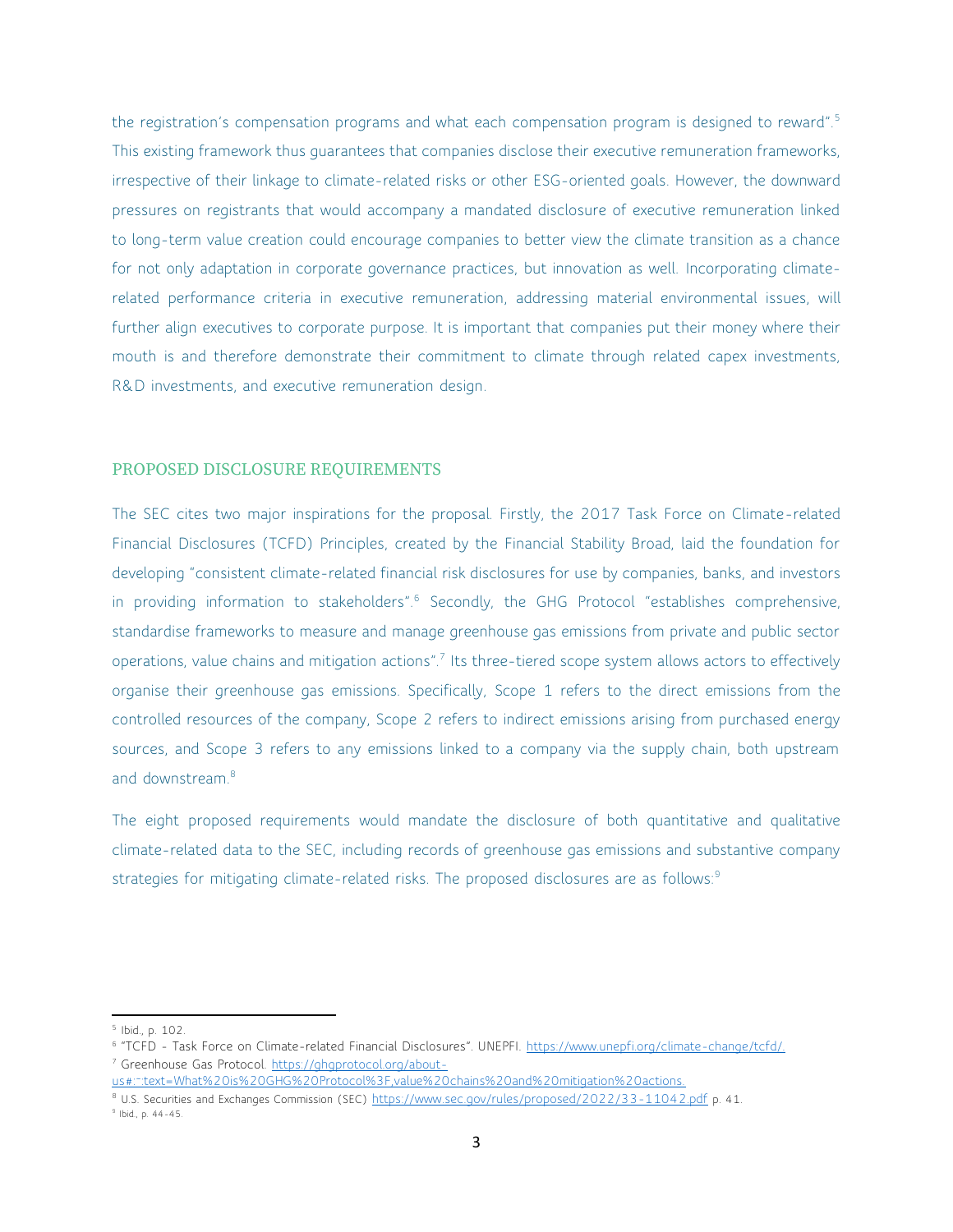# *Section E*

## *Subsection 1: Content of the Proposed Disclosures*

- *1. The oversight and governance of climate-related risks by the registrant's board and management*
- *2. How any climate-related risks identified by the registrant have had or are likely to have a material impact on its business and consolidated financial statements, which may manifest over the short-, medium-, or long-term*
- *3. How any identified climate-related risks have affected or are likely to affect the registrant's strategy, business model, and outlook*
- *4. The registrant's processes for identifying, assessing, and managing climate-related risks and whether any such processes are integrated into the registrant's overall risk management system or processes*
- *5. The impact of climate-related events (severe weather events and other natural conditions as well as physical risks identified by the registrant) and transition activities (including transition risks identified by the registrant) on the line items of a registrant's consolidated financial statements and related expenditures, and disclosure of financial estimates and assumptions impacted by such climate-related events and transition activities*
- *6. Scopes 1 and 2 GHG emissions metrics, separately disclosed, expressed both by disaggregated constituent greenhouse gases and in the aggregate, and in absolute and intensity terms*
- *7. Scope 3 GHG emissions and intensity, if material, or if the registrant has set a GHG emissions reduction target or goal that includes its Scope 3 emissions*
- *8. The registrant's climate-related targets or goals, and transition plan, if any*

Qualitatively, the proposal calls for the disclosure of past, present, and future climate-related risks faced by the registrant, their impact on business strategy, model, and outlook, any climate-related risk management and transition plan formulation, and details of scenario analyses conducted by the registrant.<sup>10</sup> Climate-related goals and targets, if pursued by the company, must also be disclosed under the new proposal with annual updates regarding their progress.<sup>11</sup> Furthermore, the proposed framework includes the ability for companies to disclose any climate-related opportunities that are relevant to governance, strategy, and risk management.<sup>12</sup>

Quantitively, the proposal's emissions requirements request a company's disclosure of Scope 1, Scope 2, and Scope 3 emissions adhering to the tiered scope system of the GHG Protocol.<sup>13</sup> Due to the significant

<sup>&</sup>lt;sup>10</sup> U.S. Securities and Exchanges Commission (SEC) <https://www.sec.gov/files/33-11042-fact-sheet.pdf> p. 2.

 $11$  Ibid.

 $12$  Ibid.

<sup>&</sup>lt;sup>13</sup> U.S. Securities and Exchanges Commission (SEC) <https://www.sec.gov/rules/proposed/2022/33-11042.pdf> p. 41.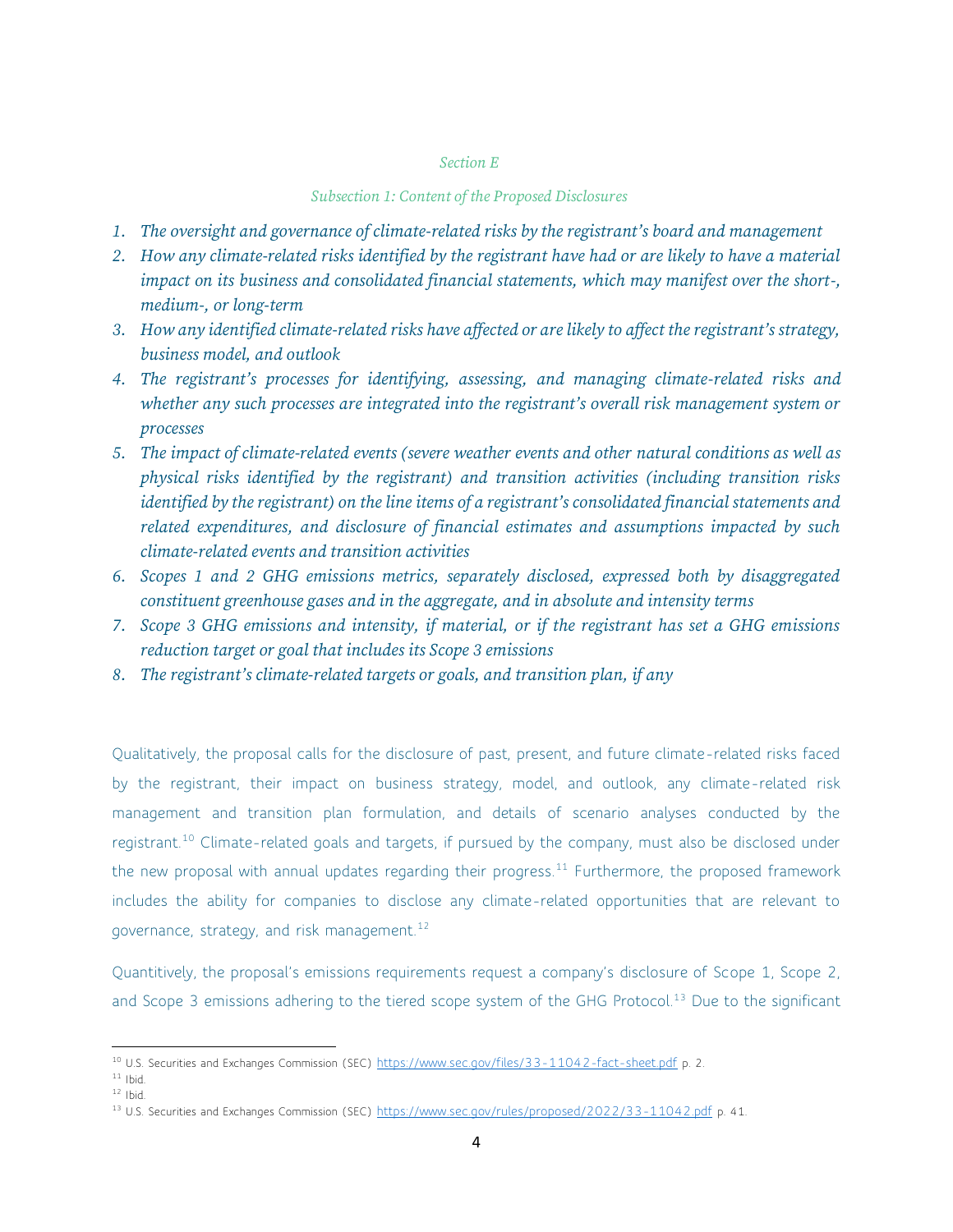challenges many companies may face in calculating their value chain emissions, registrants are provided with a phase-in period, delaying the Scope 3 emissions disclosure requirement by one fiscal year beyond the first round of Scope 1 and Scope 2 disclosures.<sup>14</sup> The timeline for disclosure of greenhouse gas emissions is linked to the size of the registrant, with large-accelerated filers being the first to face emissions disclosure obligations in fiscal year 2023.<sup>15</sup> Smaller reporting companies (SRC) are thus provided with the largest time window for emissions disclosures and have been uniquely granted an exemption from Scope 3 disclosures.<sup>16</sup> Furthermore, companies would be required to disclose the use and mechanisms of internal carbon prices, financial estimates of the impacts of climate-related events, and metrics regarding the use and greenhouse gas equivalencies of carbon offsets or renewable energy certificates.<sup>17</sup>

Corporate liability is a key topic of concern in the proposal, with multiple "safe harbor" mechanisms having been put in place, particularly concerning accuracy of Scope 3 emission reports.<sup>18</sup> Liability protection for forward-looking statements provided under the Private Securities Litigation Reform Act (PSRLA) would be extended to such climate-related disclosures, so long as the PSRLA's terms and conditions are honoured.<sup>19</sup> However, the SEC has proposed that the new wave of climate-related disclosures must be filed, not furnished, thus significantly raising the risk of liability under Exchange Act Section 18.<sup>20</sup> The report states that the proposed phase-in period provides ample time to formulate the disclosures, which" should be subject to the same liability as other important business or financial information that the registrant includes in its registration statements and periodic reports".<sup>21</sup> This decision strongly emphasises the proposal's priority to protect investors over issuers.

<sup>&</sup>lt;sup>14</sup> U.S. Securities and Exchanges Commission (SEC) <https://www.sec.gov/files/33-11042-fact-sheet.pdf> p. 3.

 $15$  Ibid.

 $16$  Ibid.

<sup>17</sup> Ibid., p. 2.

<sup>&</sup>lt;sup>18</sup> U.S. Securities and Exchanges Commission (SEC) <https://www.sec.gov/rules/proposed/2022/33-11042.pdf> p. 47.

<sup>19</sup> Ibid., p. 70-71.

<sup>20</sup> Ibid., p. 424.

<sup>21</sup> Ibid., p. 298.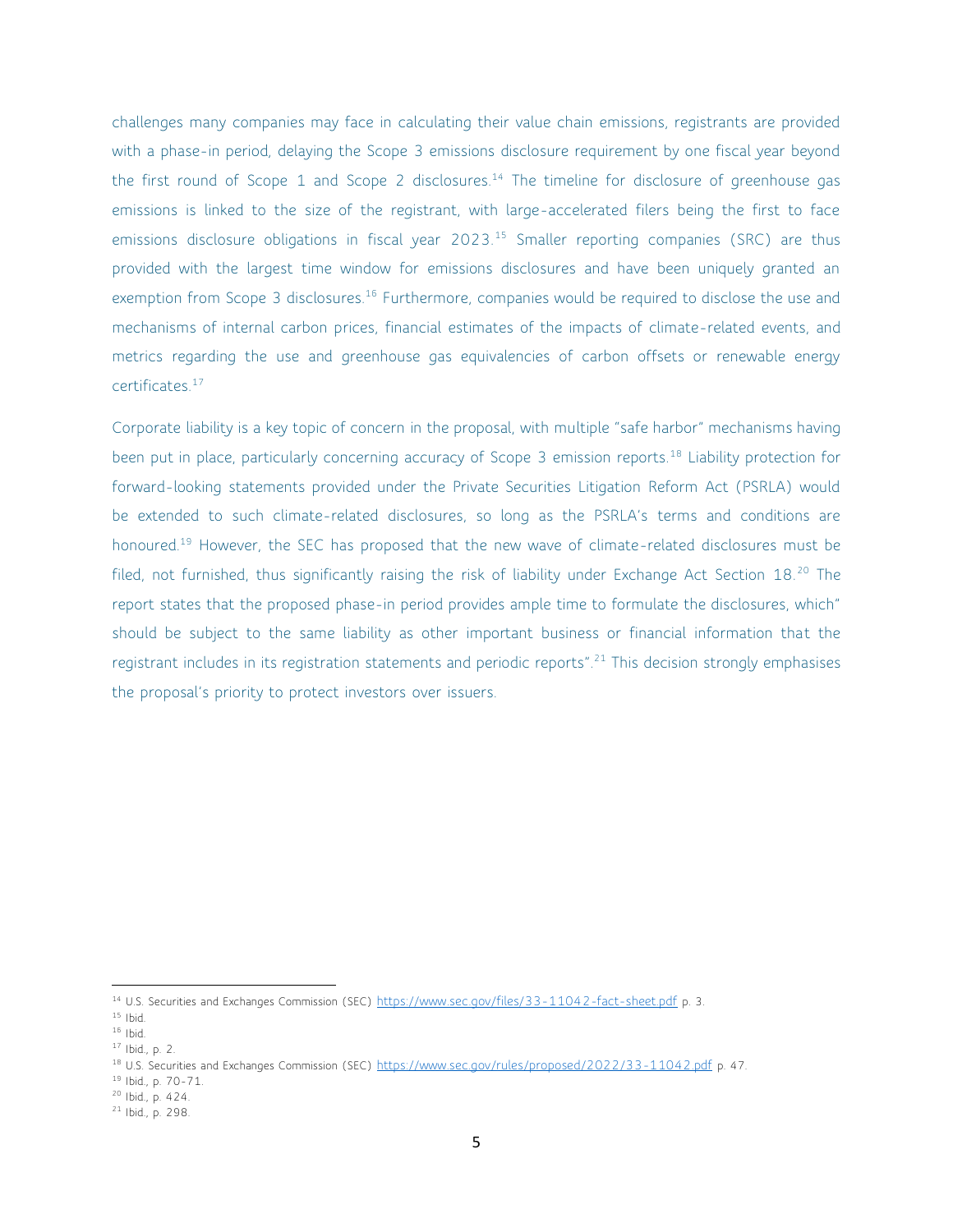## AN ACTIVE NON-REGULATORY COMMUNITY

In March 2021, Acting SEC Chair Allison Lee requested public input regarding climate-related disclosures from a variety of market actors, determining that many respondents wished for a uniform climate-related disclosure framework to better compare issuer data.<sup>22</sup> The proposal cites private sector reliance on a variety of third-party disclosure frameworks, contributing to a fragmented reporting environment over the past several years.<sup>23</sup> Many U.S. companies have been appropriately preparing for the adoption of a climate-related disclosure framework by the SEC; prior to the proposal's release, actors such as State Street have encouraged others to "set your own agenda, not to wait for external pressures".<sup>24</sup> The lack of regulatory action in the United States has thus fostered a distinct environment in which the private sector has not only had to fend for themselves, but also lead the way in the development of climaterelated disclosure practices; such behaviour, coupled with the discordance of disclosure approaches, placed the necessary pressure on the SEC to release this proposal.

Concerning Commissioner Lee's initial request, the SEC received a wide array of responses from "academics, accounting and audit firms, individuals, industry groups, investor groups, registrants, nongovernmental organizations, professional climate advisors, law firms, professional investment advisors and investment management companies, standard-setters, state government officials, and US Senators and Members of the House of Representatives".<sup>25</sup> Many of the comments expressed support for the implementation of climate-related disclosure principles; however, some responses to the SEC's request for public input expressed concern in mandating climate-related disclosures, citing federal overstep and potential violations of the U.S. Constitution's First Amendment, ensuring freedom of expression.<sup>26</sup>

In reaction to the proposal's release in March 2022, the community response has largely reflected the comments submitted one year before. The proposal echoes the wishes of most investors, who have been calling for an increase in ESG-related disclosure requirements.<sup>27</sup> Reena Aggarwal, director of the Georgetown University Center for Financial Markets and Policy, remarks that companies who fail to apply clean energy practices soon will lose out over time, suffering both an increase in the cost of capital and a loss in revenue".<sup>28</sup> As for companies who have already developed climate-friendly corporate behaviour, Aggarwal predicts they will soon emerge as the victorious actors as a result of the proposal.<sup>29</sup> Furthermore,

<sup>22</sup> Ibid., p. 18-19.

<sup>23</sup> Ibid., p. 21.

<sup>&</sup>lt;sup>24</sup> S&P Global Ratings: ESG - The New Differentiator Series. Webinar (2022).

<https://www.spglobal.com/ratings/en/events/webcasts/esg-the-new-differentiator-march-3-2022.>

<sup>&</sup>lt;sup>25</sup> U.S. Securities and Exchanges Commission (SEC) <https://www.sec.gov/rules/proposed/2022/33-11042.pdf> p. 19.

<sup>26</sup> Ibid., p. 21.

<sup>&</sup>lt;sup>27</sup> Matt Levine. Bloomberg (2022). [https://www.bloomberg.com/opinion/articles/2022-03-22/the-sec-will-regulate-climate/.](https://www.bloomberg.com/opinion/articles/2022-03-22/the-sec-will-regulate-climate/)

<sup>28</sup> Catherine Clifford. CNBC (2022).<https://www.cnbc.com/2022/03/23/sec-climate-rule-winners-and-losers.html.>

 $29$  Ibid.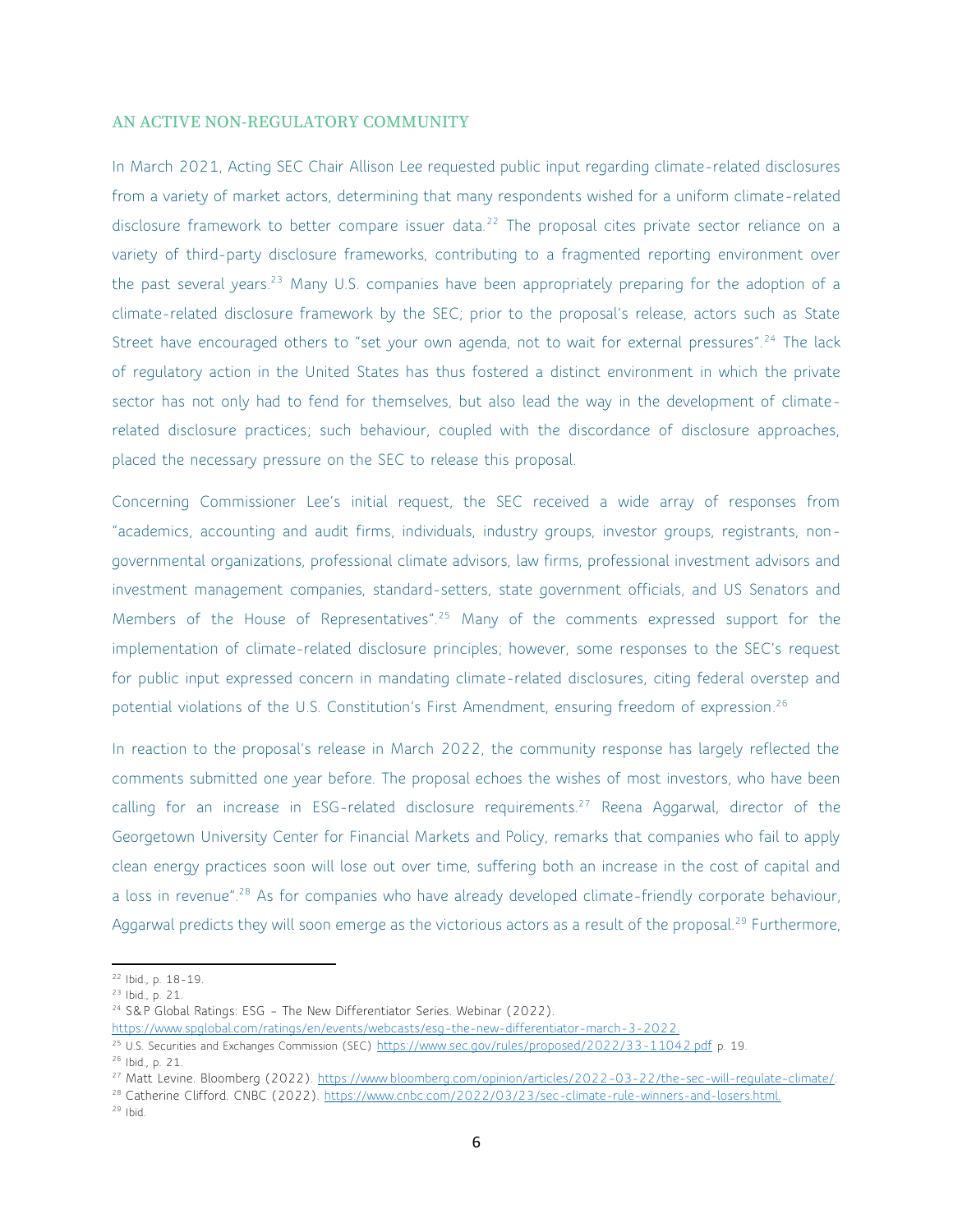Rich Sorkin of Jupiter, a climate risk analytics firm, argues that the expertise of advisors, consultants, and auditors will now be in significant demand, thus emerging as key victors in the SEC disclosure framework<sup>30</sup> Naturally, many actors within the oil and gas industry have expressed great concern with the SEC release. The influential trade association, the American Petroleum Institute, responded to the proposal: "The U.S. oil and natural gas industry has a long history of sustainability reporting...we are concerned that the Commission's sweeping proposal could require non-material disclosures and create confusion for investors and capital markets".<sup>31</sup>

#### THE INFLUENCE OF PARTISAN AGENDAS

The 3-1 vote for the proposal among the SEC Commissioners along partisan lines is a stark reminder of the influence that partisan polarisation the United States holds over regulatory actors' engagement in the ESG transition. SEC Chair Gary Gensler, appointed by President Biden, made clear his intentions to incorporate climate-related risk in SEC disclosure procedures in July 2021, citing the growing pressure of investors for regulatory action – "[investors] want to know how climate related risk will affect the companies they own", Gensler stated.<sup>32</sup> In a February 2022 follow-up, Gensler expressed three points of interest for the upcoming SEC disclosure proposal: consistency and comparability of climate-related disclosures, placing such disclosures on Form 10-K alongside other important investor-sought data, and the inclusion of sufficient qualitative and quantitative details.<sup>33</sup> The proposal received three votes of approval from Chair Gensler and his two fellow Democratic counterparts, Commissioners Allison Lee and Caroline Crenshaw, the former describing the proposal as a "watershed moment for investors and financial markets".<sup>34</sup>

The proposal strongly reflects the Biden Administration's "whole-of-government approach" to enact concrete climate-friendly policies, against which the White House has met significant resistance from the Republican Party and a small coalition of conservative Democrats.<sup>35</sup> The SEC's single vote of refusal came from Republican Commissioner Hester Peirce, who issued a lengthy counterargument claiming a forceful

<sup>30</sup> Ibid.

<sup>31</sup> David Blackmon. Forbes (2022). [https://www.forbes.com/sites/davidblackmon/2022/03/22/sec-climate-rule-opens-a](https://www.forbes.com/sites/davidblackmon/2022/03/22/sec-climate-rule-opens-a-new-front-in-bidens-war-on-oil-and-gas/?sh=1f5b452d3713.)[new-front-in-bidens-war-on-oil-and-gas/?sh=1f5b452d3713.](https://www.forbes.com/sites/davidblackmon/2022/03/22/sec-climate-rule-opens-a-new-front-in-bidens-war-on-oil-and-gas/?sh=1f5b452d3713.)

<sup>32</sup> Gary Gensler. Twitter (2021). [https://twitter.com/GaryGensler/status/1420391385421815815.](https://twitter.com/GaryGensler/status/1420391385421815815)

<sup>33</sup> Gary Gensler. Twitter (2022). [https://twitter.com/GaryGensler/status/1492269191021436928.](https://twitter.com/GaryGensler/status/1492269191021436928)

<sup>34</sup> Allison Lee. (2022) [https://www.sec.gov/news/statement/lee-climate-disclosure-20220321.](https://www.sec.gov/news/statement/lee-climate-disclosure-20220321)

<sup>35</sup> Shannon S. Broome. The National Law Review (2022). [https://www.natlawreview.com/article/what-s-worth-understanding](https://www.natlawreview.com/article/what-s-worth-understanding-sec-proposes-mandatory-climate-disclosure-regime-public.)[sec-proposes-mandatory-climate-disclosure-regime-public.](https://www.natlawreview.com/article/what-s-worth-understanding-sec-proposes-mandatory-climate-disclosure-regime-public.)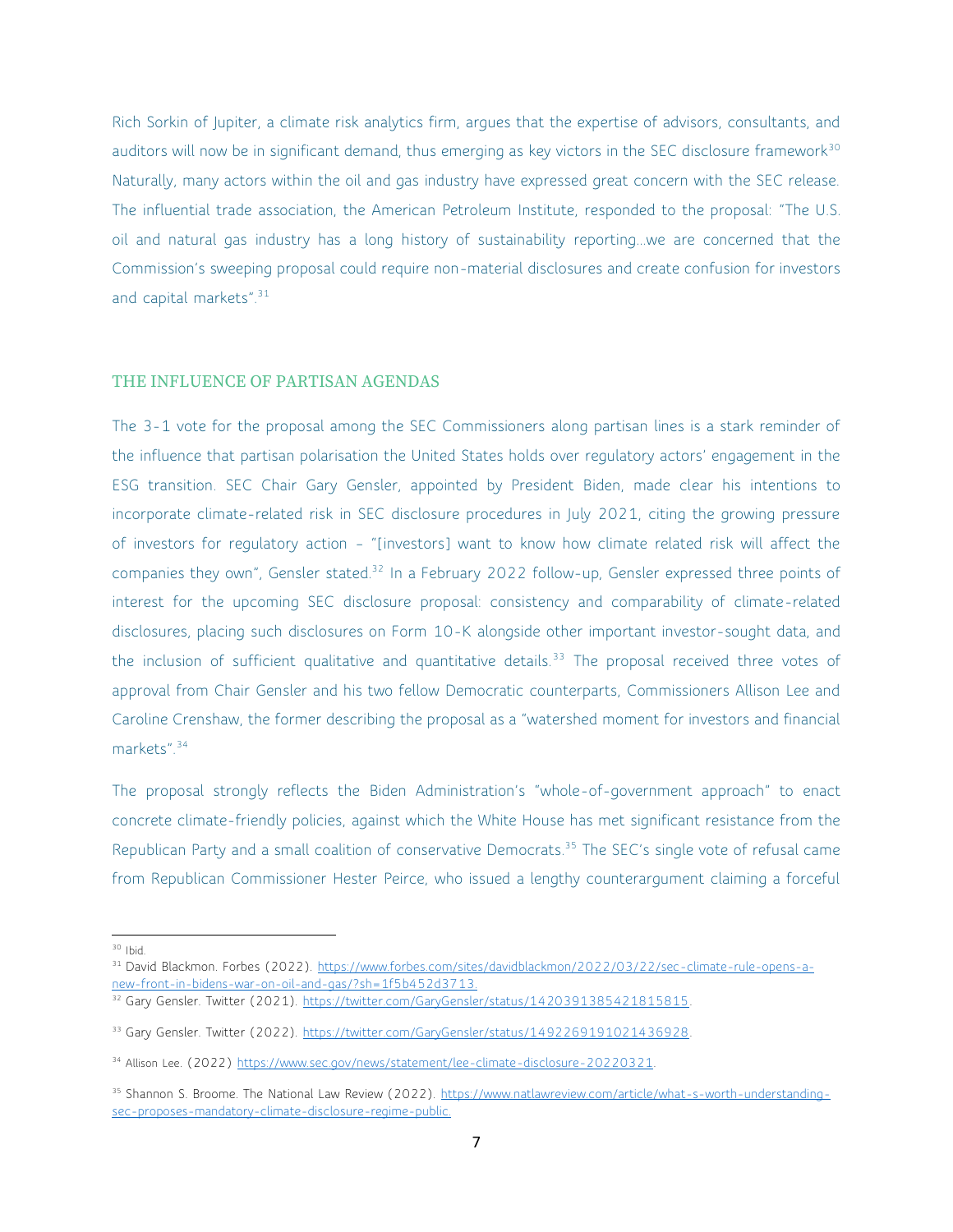overreach of legal authority on the part of the SEC and the proposal's adherence to "a set of risks and opportunities – some perhaps real, others clearly theoretical. "We are not the Securities and Environment Commission, at least not yet", Peirce remarked.<sup>36</sup> Senator Joe Manchin, a conservative-leaning Democrat from West Virginia, criticised the proposal in a letter to the SEC in which he outlines the proposal's aggressive targeting of the fossil-fuel industry and the Commission's desire to "seemingly politicize an agenda aimed at assessing the financial health and compliance of a public company". The current partisan make-up of the SEC favours the approval of the proposed climate-related disclosure requirements, however, the significant ideological differences along partisan lines could pose a threat to climate-related or other ESG-oriented regulatory action in the future, should the partisan demographics of the SEC shift.

Furthermore, should the SEC move forward with the proposal, this would not provide the amendments with protection from legal challenges. In 2011, the U.S. Court of Appeals rejected an SEC rule on the basis that "it failed to adequately consider economic costs of compliance".<sup>37</sup> Such precedent poses a concern regarding the potential costs on companies in calculating Scope 3 emissions, a proposal that has been strongly criticised by conservative respondents to the SEC release.<sup>38</sup> Furthermore, the significant conservative majority in the U.S. Supreme Court only exacerbates the legal threat to the disclosure proposal.

## CONCLUDING THOUGHTS: WHO LEADS THE WAY?

The conclusion of the proposal's formal comment period will shed further light on the larger community response; in accordance with SEC administrative guidelines, the Commission must respond to all important data provided in public comments.<sup>39</sup> Therefore, there remains potential for changes to the proposed disclosures before the vote takes place.

The proposal's adoption would stimulate a sea change in ESG-oriented goals and targets in corporate governance practices in the United States. Its framework represents a significant improvement over the fragmented, discordant reporting environment of the last decade, and would satisfy the 2021 G7

<sup>&</sup>lt;sup>36</sup> Hester Peirce. (2022) [https://www.sec.gov/news/statement/peirce-climate-disclosure-20220321.](https://www.sec.gov/news/statement/peirce-climate-disclosure-20220321)

<sup>&</sup>lt;sup>37</sup> William M. Manson & Daniel E. Walters. New Hampshire Bulletin (2022).

[https://newhampshirebulletin.com/2022/03/28/commentary-heres-where-sec-climate-disclosure-rules-may-be-vulnerable](https://newhampshirebulletin.com/2022/03/28/commentary-heres-where-sec-climate-disclosure-rules-may-be-vulnerable-to-legal-challenges/)[to-legal-challenges/.](https://newhampshirebulletin.com/2022/03/28/commentary-heres-where-sec-climate-disclosure-rules-may-be-vulnerable-to-legal-challenges/)

<sup>38</sup> Ibid.

<sup>&</sup>lt;sup>39</sup> Shannon S. Broome. The National Law Review (2022). [https://www.natlawreview.com/article/what-s-worth-understanding](https://www.natlawreview.com/article/what-s-worth-understanding-sec-proposes-mandatory-climate-disclosure-regime-public.)[sec-proposes-mandatory-climate-disclosure-regime-public.](https://www.natlawreview.com/article/what-s-worth-understanding-sec-proposes-mandatory-climate-disclosure-regime-public.)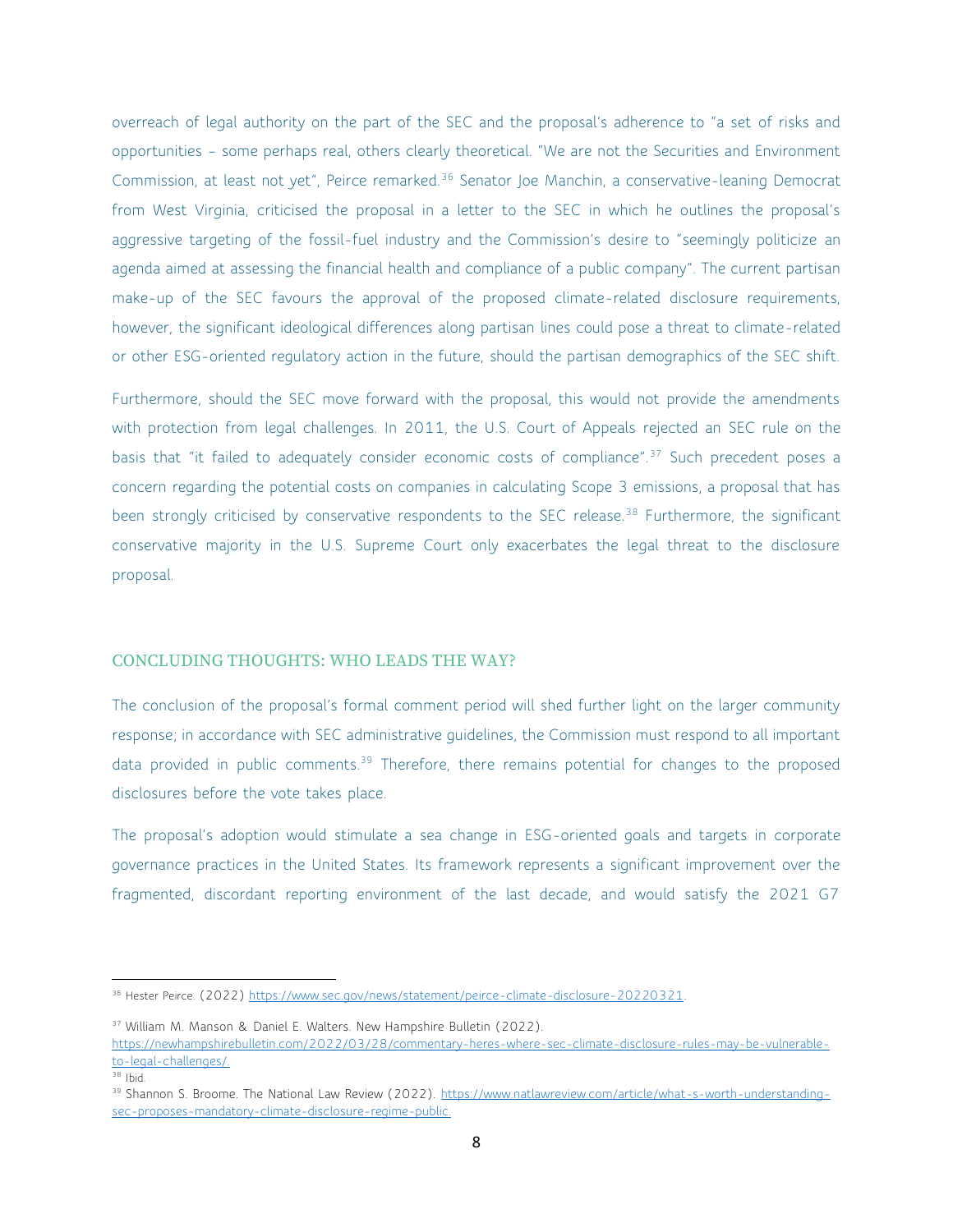commitment to force banks and companies to disclose exposure to climate-related risks.<sup>40</sup> However, the slow-moving nature of the SEC, as well as the persistence of political obstacles, begs the question as to whether U.S. regulatory actors are truly up to the task of leading the way in the transition to sustainable corporate governance. Truly proactive behaviour has been practiced by non-regulatory actors, to which the regulatory actors respond reactively. The SEC proposal's inspiration from the TCFD recommendations, the GHG Protocol, and a variety of actors outside the public sector demonstrate this clearly.

Furthermore, recent efforts for global conformity in sustainability-related disclosure frameworks raise interest in the SEC's ability to align to such international standards. On March  $31<sup>st</sup>$ , the International Sustainability Standards Board (ISSB) released their proposal for climate-related disclosure frameworks, which faces a 120-day consultation period before official adoption can occur.<sup>41</sup> Both frameworks' strong reliance on the TCFD recommendations suggest that their co-existence may prove to be complementary. The SEC proposal praises the global "convergence of investors and issuers around the TCFD as a useful framework for communicating information about climate-related risks that companies may face".<sup>42</sup> Specifically, the Commission positively references the efforts of both the United Kingdom's Financial Conduct Authority and the European Commission to align their frameworks to future ISSB standards.<sup>43</sup> The SEC proposal's primary agenda is to eliminate the discordance of disclosure standards within the United States. However, considering the prevalence of multinational companies operating within their jurisdiction as well as the complex interlinkages of the global economy, we wish to emphasise that the Commission must strive to construct a framework that not only contributes to disclosure uniformity on the domestic level, but the international as well. Close Domestic political agendas must not overshadow the fact that the necessity for sustainable corporate governance practices is a global affair.

Nevertheless, we at Reward Value Foundation hope that the SEC proposal generates a new era of dialogue on how U.S.-registered companies can effectively harness corporate governance to stimulate long-term value creation and confirm their commitment to the climate through ESG-linked executive remuneration.

<sup>40</sup> Mark, John. (2021). [https://www.reuters.com/business/environment/g7-backs-making-climate-risk-disclosure-mandatory-](https://www.reuters.com/business/environment/g7-backs-making-climate-risk-disclosure-mandatory-2021-06-05/)[2021-06-05/.](https://www.reuters.com/business/environment/g7-backs-making-climate-risk-disclosure-mandatory-2021-06-05/)

<sup>41</sup> IFRS (2022). [https://www.ifrs.org/news-and-events/news/2022/03/issb-delivers-proposals-that-create-comprehensive](https://www.sec.gov/rules/proposed/2022/33-11042.pdf)[global-baseline-of-sustainability-disclosures/.](https://www.sec.gov/rules/proposed/2022/33-11042.pdf)

<sup>42</sup> U.S. Securities and Exchanges Commission (SEC) <https://www.sec.gov/rules/proposed/2022/33-11042.pdf> p. 33.

<sup>43</sup> Ibid., p. 301.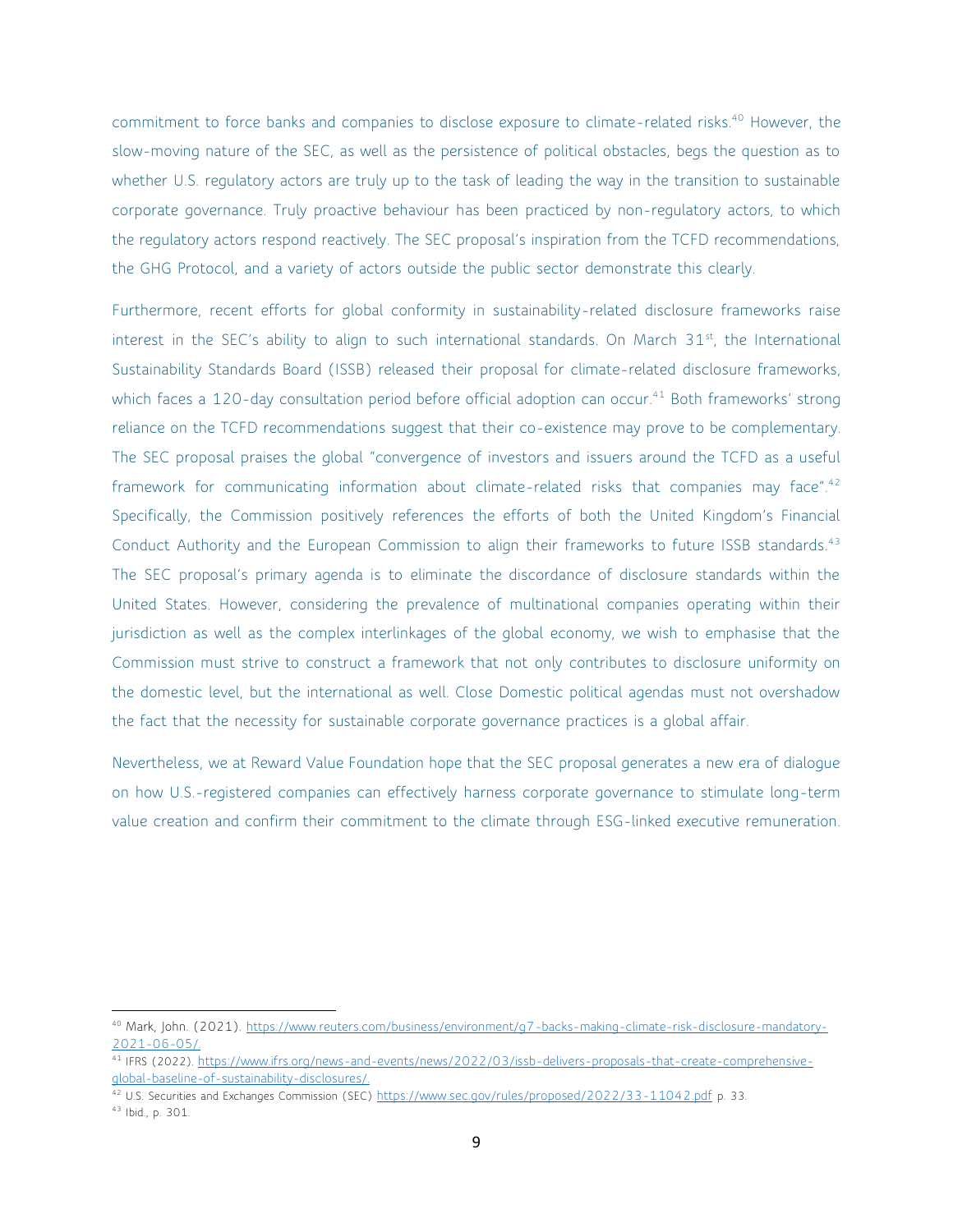## **REFERENCES**

- » "About Us: What is GHG Protocol?". Greenhouse Gas Protocol. [https://ghgprotocol.org/about](https://ghgprotocol.org/about-us#:~:text=What%20is%20GHG%20Protocol%3F,value%20chains%20and%20mitigation%20actions)[us#:~:text=What%20is%20GHG%20Protocol%3F,value%20chains%20and%20mitigation%20actions](https://ghgprotocol.org/about-us#:~:text=What%20is%20GHG%20Protocol%3F,value%20chains%20and%20mitigation%20actions)
- » Blackmon, David, "SEC Climate Rule Opens a New Front in Biden's War on Oil and Gas". Forbes (March 22, 2022). [https://www.forbes.com/sites/davidblackmon/2022/03/22/sec-climate-rule](https://www.forbes.com/sites/davidblackmon/2022/03/22/sec-climate-rule-opens-a-new-front-in-bidens-war-on-oil-and-gas/?sh=1f5b452d3713.)[opens-a-new-front-in-bidens-war-on-oil-and-gas/?sh=1f5b452d3713.](https://www.forbes.com/sites/davidblackmon/2022/03/22/sec-climate-rule-opens-a-new-front-in-bidens-war-on-oil-and-gas/?sh=1f5b452d3713.)
- » Broome, Shannon S. "What's Worth Understanding: The SEC Proposes a Mandatory Climate Disclosure Regime for Public Companies". The National Law Review (March 29, 2022). [https://www.natlawreview.com/article/what-s-worth-understanding-sec-proposes-mandatory](https://www.natlawreview.com/article/what-s-worth-understanding-sec-proposes-mandatory-climate-disclosure-regime-public.)[climate-disclosure-regime-public.](https://www.natlawreview.com/article/what-s-worth-understanding-sec-proposes-mandatory-climate-disclosure-regime-public.)
- » Clifford, Catherine. "Who Stands to Make and Lose Money if the SEC Climate Rule Becomes Law". CNBC (March 23, 2022). [https://www.cnbc.com/2022/03/23/sec-climate-rule-winners-and](https://www.cnbc.com/2022/03/23/sec-climate-rule-winners-and-losers.html)[losers.html](https://www.cnbc.com/2022/03/23/sec-climate-rule-winners-and-losers.html)
- » Gensler, Gary. "What does the SEC have to do with climate? Watch". Twitter (July 28, 2021; 4:31 PM). [https://twitter.com/GaryGensler/status/1420391385421815815.](https://twitter.com/GaryGensler/status/1420391385421815815)
- » Gensler, Gary. "Investors representing trillions of dollars are looking for more consistent, comparable, & decision-useful info about the climate risk of the companies in which they invest". Twitter (February 11, 2022; 11:47 PM).

[https://twitter.com/GaryGensler/status/1492269191021436928.](https://twitter.com/GaryGensler/status/1420391385421815815)

- » "ISSB delivers proposals that create comprehensive global baseline of sustainability disclosures". IFRS (March 31, 2022). [https://www.ifrs.org/news-and-events/news/2022/03/issb-delivers-proposals](https://www.sec.gov/rules/proposed/2022/33-11042.pdf)[that-create-comprehensive-global-baseline-of-sustainability-disclosures/.](https://www.sec.gov/rules/proposed/2022/33-11042.pdf)
- » John, Mark. "G7 Backs Making Climate Risk Disclosure Mandatory". Reuters (June 5, 2021). [https://www.reuters.com/business/environment/g7-backs-making-climate-risk-disclosure](https://www.reuters.com/business/environment/g7-backs-making-climate-risk-disclosure-mandatory-2021-06-05/)[mandatory-2021-06-05/.](https://www.reuters.com/business/environment/g7-backs-making-climate-risk-disclosure-mandatory-2021-06-05/)
- » Lee, Allison. "Shelter from the Storm: Helping Investors Navigate Climate Change Risk". U.S. Securities and Exchanges Commission (March 21, 2022). [https://www.sec.gov/news/statement/lee](https://www.sec.gov/news/statement/lee-climate-disclosure-20220321)[climate-disclosure-20220321.](https://www.sec.gov/news/statement/lee-climate-disclosure-20220321)
- » Levine, Matt. "The SEC Will Regulate Climate". Bloomberg (March 22, 2022). <https://www.bloomberg.com/opinion/articles/2022-03-22/the-sec-will-regulate-climate>
- » Manson, William M. & Daniel E. Walters. "Here's where the SEC Climate Disclosure Rules May Be Vulnerable to Legal Challenges – Commentary". New Hampshire Bulletin (March 28, 2022). [https://newhampshirebulletin.com/2022/03/28/commentary-heres-where-sec-climate-disclosure](https://newhampshirebulletin.com/2022/03/28/commentary-heres-where-sec-climate-disclosure-rules-may-be-vulnerable-to-legal-challenges/)[rules-may-be-vulnerable-to-legal-challenges/.](https://newhampshirebulletin.com/2022/03/28/commentary-heres-where-sec-climate-disclosure-rules-may-be-vulnerable-to-legal-challenges/)
- » Peirce, Hester. "We are Not the Securities and Environment Commission At Least Not Yet". U.S. Securities and Exchanges Commission (March 21, 2022) [https://www.sec.gov/news/statement/peirce-climate-disclosure-20220321.](https://www.sec.gov/news/statement/peirce-climate-disclosure-20220321)
- » S&P Global. "Climate Litigation and Net Zero Targets". S&P Global Ratings: ESG The New Differentiator Series. Webinar (March 3, 2022). <https://www.spglobal.com/ratings/en/events/webcasts/esg-the-new-differentiator-march-3-2022.>
- » "SEC Proposes Rules to Enhance and Standardize Climate-Related Disclosures for Investors". U.S. Securities and Exchanges Commission (2022).<https://www.sec.gov/news/press-release/2022-46.>